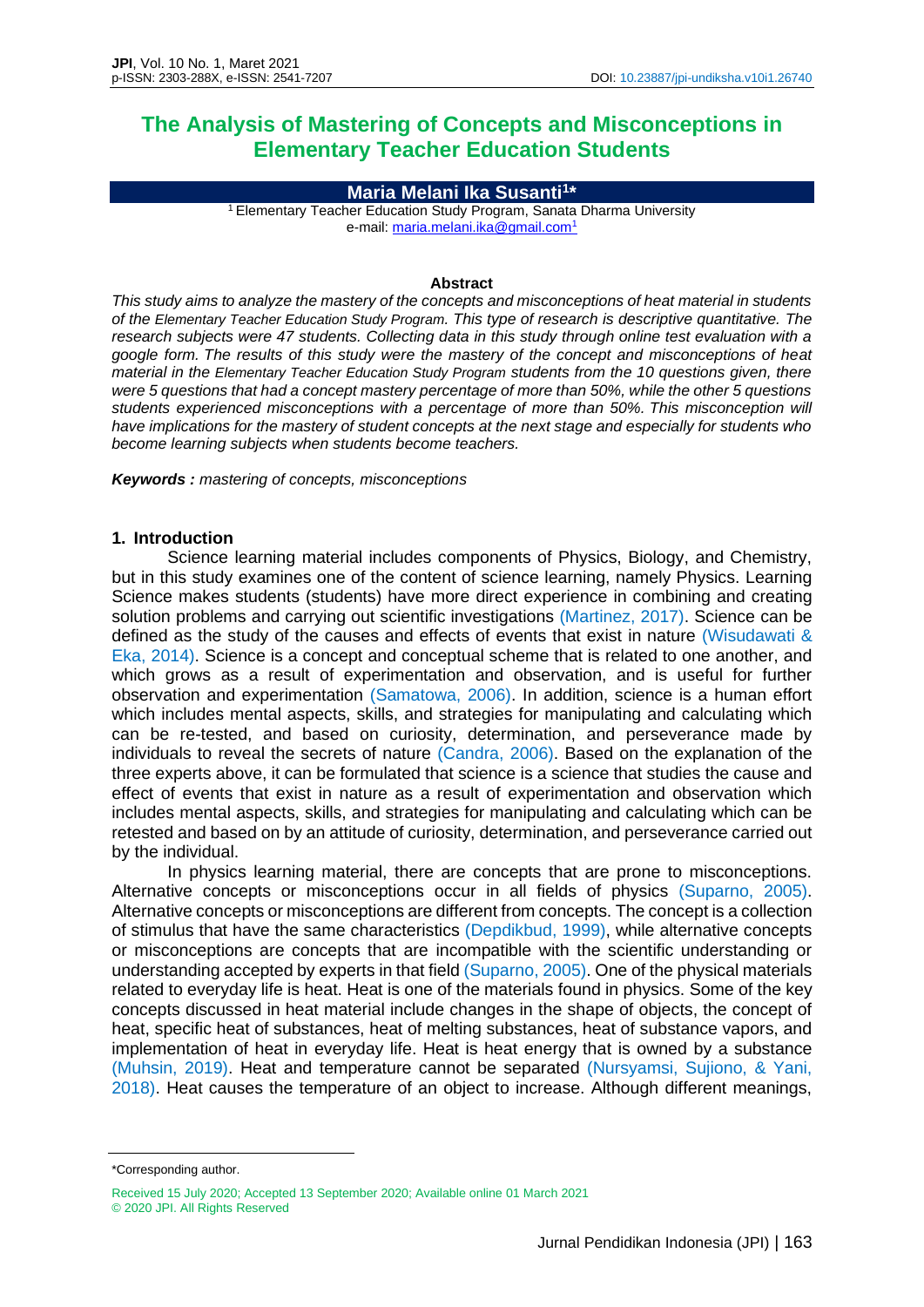temperature is the level of heat or coldness of an object, while heat is a form of energy. Temperature and heat cannot be separated.

One of the efforts to identify misconceptions and conceptual mastery is through evaluation. Evaluation is one of a series of activities to improve the quality, performance or productivity of an institution in implementing its program (Mardapi, 2017). The evaluation in this study used multiple choice questions given during the Mid-Semester Examination of the 2019/2020 academic year. Evaluation questions are carried out by filling in the google form. The test instrument was tested on 2nd semester students of the Class A Elementary Teacher Education Study Program, Sanata Dharma University participants in the Elementary School Physics course. The focus of the evaluation is on heat material. The study was conducted to determine the mastery of the concepts and misconceptions of heat material in students of the Elementary Teacher Education Study Program. Researchers hope that after knowing the students' mastery of concepts, further steps can be taken as material for improvement to reduce misconceptions that occur.

Student mastery of the materials described above is one indicator of student success in lectures. One of the efforts made to determine the achievement of learning science in heat material is conducting an evaluation. Evaluation is one of a series of activities to improve the quality, performance or productivity of an institution in implementing its program (Mardapi, 2017). In line with the previous opinion that evaluation is a process or activity of selecting, collecting, analyzing, and presenting information that can be used as a basis for decision making and further programming (Widoyoko, 2009). Then, Basuki & Hariyanto (2014) defines evaluation as a systematic process of collection, analysis, and interpretation to determine the extent to which students achieve learning objectives as stated in the curriculum. In general, evaluation is used to assess an educational program, curriculum, and / or organizational situation. In addition, evaluation is also used for the purposes of research and / or development of educational programs, curricula, teaching materials, and so on (Sani, 2016). It can be formulated that evaluation is an activity of collecting, analyzing, and presenting information on programs that have been implemented for later decisions to be made in preparing and implementing the next program. Through evaluation, evaluators will get information about what has been achieved and which has not, and then this information will be used to improve a program (Mardapi, 2017). By doing so, it is hoped that the next program will have better results than the previous one.

The evaluation chosen in this study was a test. Mardapi (2017) defines the test as one of the instruments used to take measurements. The test chosen is an objective multiple choice test. Objective test as a form of test that contains possible answers or responses that have been provided by item compilers and participants only choose alternative answers (Widoyoko, 2009). Multiple choice test consists of a description or notification of an incomplete meaning. To complete it, you have to choose one of several possible answers that have been provided. The multiple choice test also consists of a description section and a section on possible answers or alternatives. The possible answers consist of one correct answer, namely the answer key and several trickster (Arikunto, 2018).

The test results can indicate a person's mastery of concepts. The concept is a product of a scientific process. The concept is defined as a collection of stimuli that have the same characteristics (Depdikbud, 1999). Based on these descriptions, to master the concept one must be able to distinguish one thing from another. Another explanation was put forward by Wisudawati & Eka (2014) that the concept is the result of the thought of a person or group of people who are stated in the definition so as to produce knowledge products including principles, laws, and theories. Concept is an ability that enables humans to do something (Depdikbud, 1991). This can be interpreted that if you master the concept of humans, you cannot do anything about it and it might interfere with their survival. Based on the expert's explanation above, the researcher formulates that the concept is the result of thoughts that have the same characteristics that are stated in the definition and allow humans to do something.

In general, misconceptions can be divided into two forms, namely the incomplete initial concept (preconception) and the initial concept which is completely wrong (Suparno, 2008).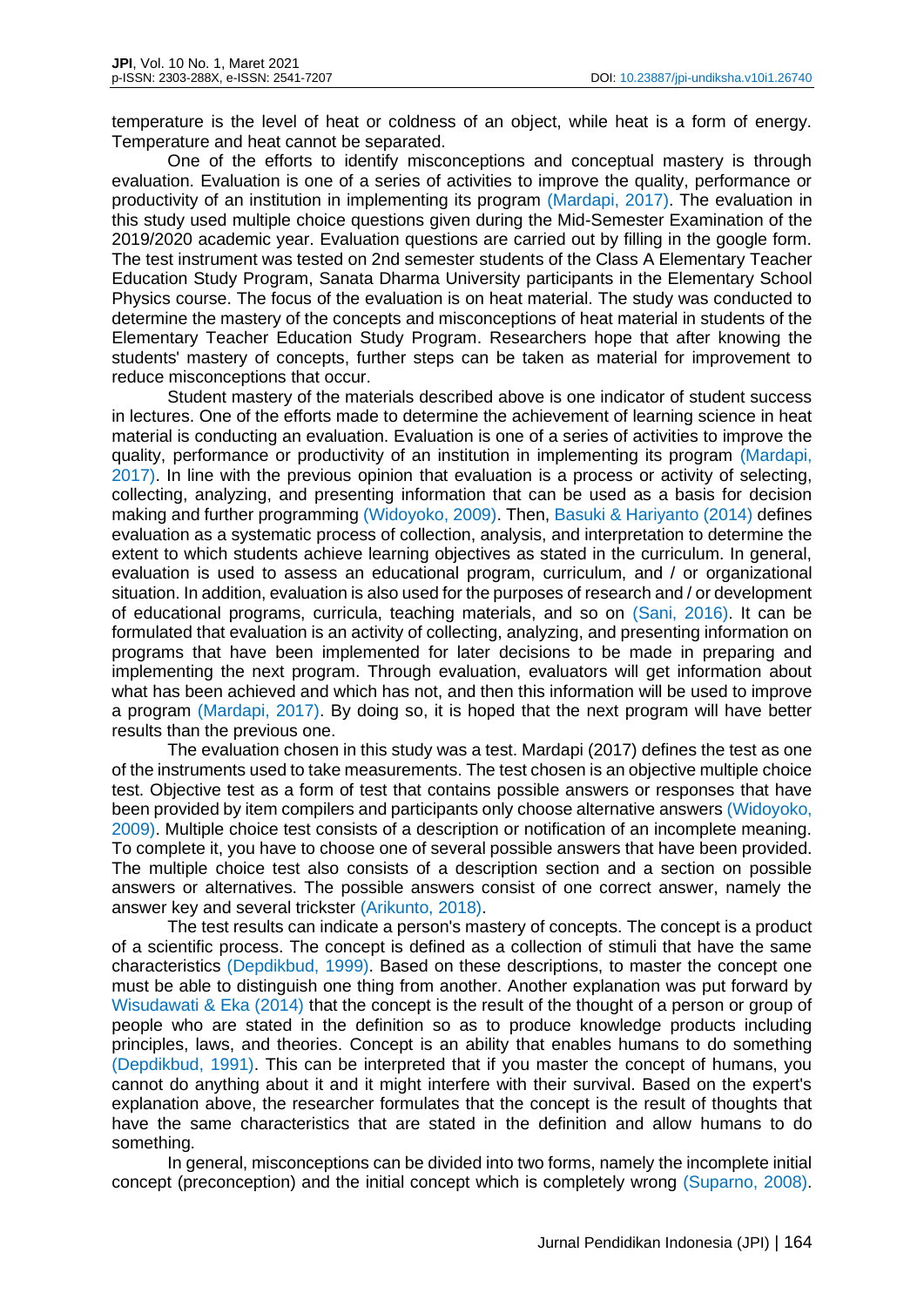This presentation is in line with previous research that student preconceptions greatly influence misconceptions (Armen & Helendra, 2017; Kuczmann, 2017; Ramadhani, Hasanuddin, & Asiah, 2016; Sarlina, 2015). Preconceptions need to be considered before implementing learning. Preconceptions are experiences of everyday life which become students' initial knowledge. Misconceptions are concepts that are incompatible with the scientific understanding or understanding accepted by experts in that field (Suparno, 2005). Misconception is an initial concept that is incompatible with experts (Wisudawati & Eka, 2014). Based on the explanation from the experts above, the researcher formulates that misconception is a concept that is incompatible with the expert.

This study aims to analyze the mastery of the concepts and misconceptions of heat material in students of the Elementary Teacher Education Study Program.

# **2. Method**

This research uses descriptive quantitative research. Descriptive research is research that seeks to describe the current problem solving based on data (Narbuko & Abu, 2013). Quantitative research uses data that is calculated using numbers. The research was conducted in March 2020. The subjects of this study were the second semester students of class A Elementary Teacher Education Study Program, Sanata Dharma University, totaling 47 students. Collecting data in this study by providing an evaluation in the form of test questions during the Mid-Semester Examination to students. The form of the test given is in the form of multiple choices, and is done online via google form. Evaluation is focused on heat material. The following is a table of indicators about the heat material in this study.

| <b>Table 1.</b> Indicator of Matter of Heat Matter |  |
|----------------------------------------------------|--|
|----------------------------------------------------|--|

| No. | <b>Indicator</b>                                                                | <b>Item</b><br><b>Number</b> |
|-----|---------------------------------------------------------------------------------|------------------------------|
|     | Analyze the concept of change in form                                           | 1.9                          |
| 2   | Resolving problems about transformation                                         | 4,6                          |
| 3   | Analyzing the application of the concept of heat in the phenomena that<br>occur | 2, 3, 10                     |
| 4   | Solve problems about the concept of heat                                        | 5                            |
| 5   | Analyze the implementation of heat expansion in everyday life                   | 7.8                          |

Each number is assigned a score of 1 if true and a score of 0 if it is false. Quantitative data analysis techniques were carried out to determine the mastery of the physics science concept of Elementary Teacher Education Study Program students on heat material.

#### **3. Results and Discussion Results**

There are five indicators of heat material achievement in this study as presented in table 1, namely: The first indicator: analyzing the concept of change in form is translated into two questions, namely item numbers 1 and 9. The second indicator: solving problems about change in form is translated into two questions, namely item numbers 4 and 6. The third indicator: analyzing the application of the concept of heat in the phenomenon that occurs is translated into three questions, namely item numbers 2, 3, and 10. Fourth indicator: solving problems about the concept of heat is translated into one question, namely item number 5. And indicators Fifth: to analyze the implementation of heat expansion in everyday life, break down into two questions, namely item numbers 7 and 8. The percentage of answers to each item based on the indicators can be seen in the following table.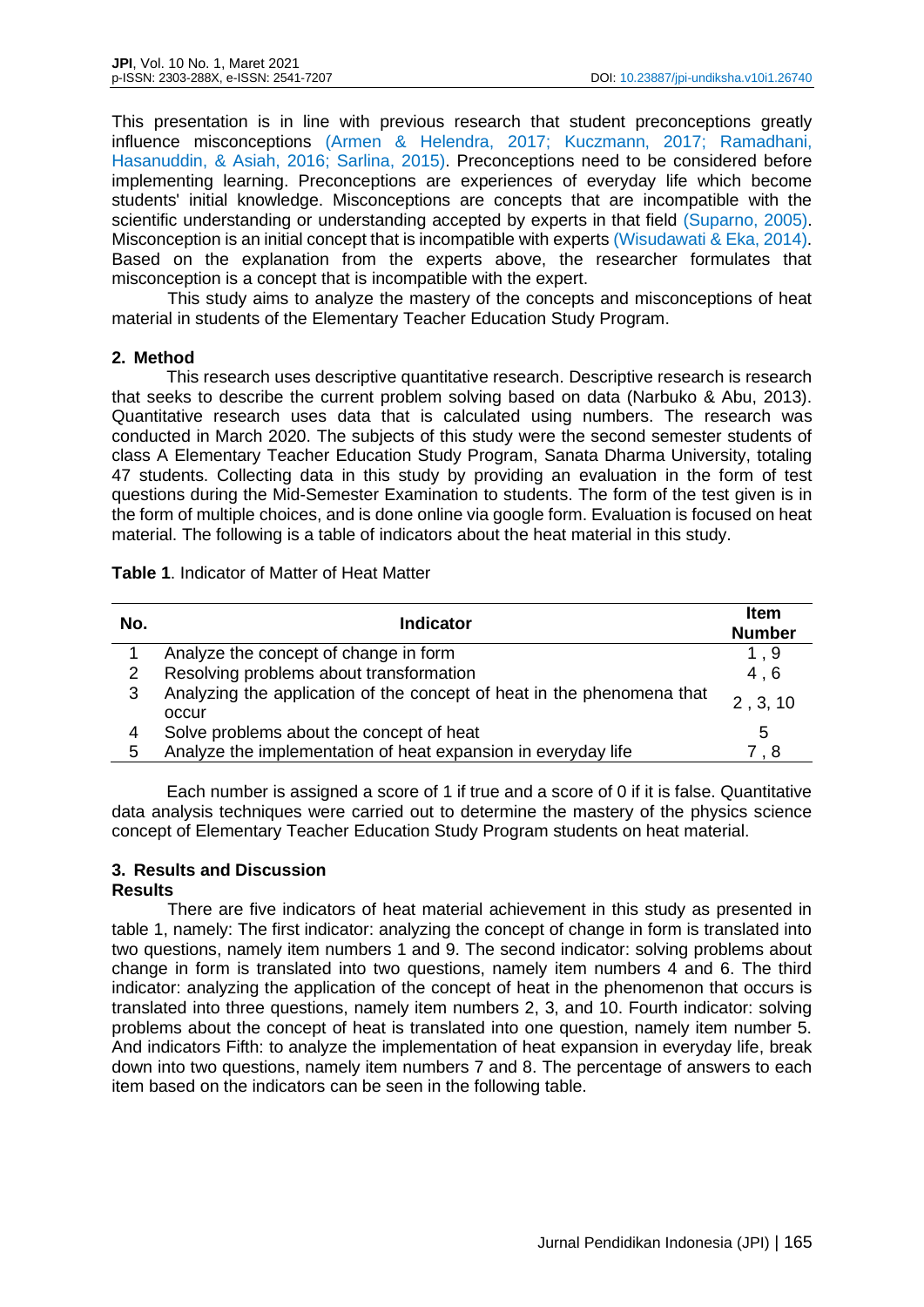| <b>Indicator</b>                                        | <b>Item No</b> | Percentage (%) |       |
|---------------------------------------------------------|----------------|----------------|-------|
|                                                         |                | <b>Right</b>   | Wrong |
| Analyze the concept of change in form                   | 1              | 53.19          | 46.81 |
|                                                         | 9              | 46.81          | 53.19 |
|                                                         | Average        | 50             | 50    |
| Resolving problems about transformation                 | 4              | 65.96          | 34.04 |
|                                                         | 6              | 44.68          | 55.32 |
|                                                         | Average        | 55.32          | 44.68 |
| Analyzing the application of the concept of heat in the | 2              | 29.79          | 70.21 |
| phenomena that occur                                    | 3              | 63.83          | 36.17 |
|                                                         | 10             | 17.02          | 82.98 |
|                                                         | Average        | 36.88          | 63.12 |
| Solve problems about the concept of heat                | 5              | 87.23          | 12.77 |
|                                                         | Average        | 87.23          | 12.77 |
| Analyze the implementation of heat expansion in         |                | 31.91          | 68.09 |
| everyday life                                           | 8              | 82.98          | 17.02 |
|                                                         | Average        | 57.44          | 42.56 |

### **Table 2** Percentage of Answers for Each Question Item

Based on table 2, it is found that misconceptions are still found in each indicator. The biggest misconception of 63.12% occurred in the third indicator, namely analyzing the application of the concept of heat in the phenomena that occurred. Then the first indicator analyzes the concept of change in form by 50%, the second indicator resolves problems about change in form of 44.68%, the fifth indicator analyzes the implementation of heat expansion in everyday life by 42.56%, and finally the fourth indicator resolves problems regarding the concept of heat. amounted to 12.77%.

The description of the misconceptions experienced by students on each indicator and item is as follows. Indicators analyze the concept of change in form in questions 1 and 9. In question number 1, 25 students (53.19%) gave the correct answer, which means that the student mastered the concept that no matter how much hot water will not affect the melting speed of butter, because the temperature of hot water in any amount is always constant. Meanwhile, 22 other students (46.81%) answered incorrectly, which means that the student had a misconception. Students do not fully understand the concept of the types of heat conductor and the effect of the type of heat conductor on the melting speed and melting time of the material applied to the heat conductor. In question number 9 as many as 22 students (46.81%) answered correctly, which means that the student mastered the concept that each stage in the process of change in form does not always require a change in temperature, such as fusion, evaporation, and other changes in form only require heat and take place. at a constant temperature, meaning that the process does not change in temperature. The misconception was experienced by 25 students (53.19%), students were not yet able to fully interpret the graph displayed from a process of melting ice with a temperature of -200C into water at temperatures above 1000C.

In question number 4 as many as 31 students (65.96%) answered correctly, students could solve questions about changing form and were correct in choosing formulas. Students fully understand that in the melting process, the heat required is only the heat of melting ice, not other types of heat. Meanwhile, 16 students (34.04%) still experienced misconceptions, some of whom were still unable to distinguish between the concepts of specific heat and melted heat to solve problems regarding form change. Inaccuracy in selecting specific heat will have an impact on the results of heat calculations Problem number 6 is a reverse analysis problem. The amount of heat has been presented at the beginning, but students are asked to analyze the process that occurs in it gradually. As many as 21 students (44.68%) answered correctly, meaning that students were able to think in reverse by breaking down the heat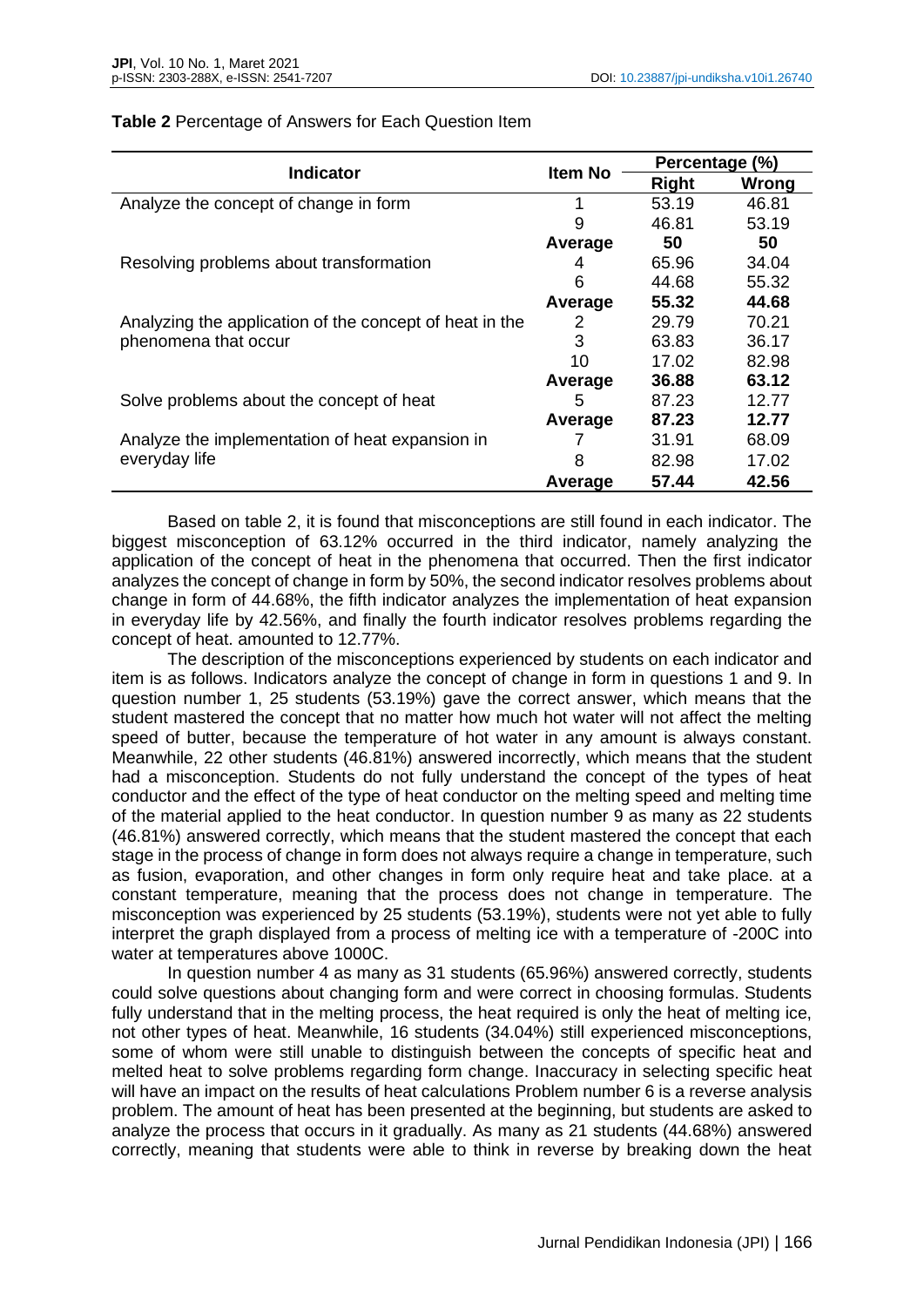needed at each stage of change in form. Meanwhile 26 students (55.32%) were still unable to solve these questions.

The indicator analyzes the application of the concept of heat in the phenomena that occur in questions 2, 3, and 10. A total of 14 students (29.79%) have understood the concept that heat in a system can be maintained through a treatment, for example for the case above so that our bodies stay warm and don't feel the cold outside, need to wear warm clothes, this principle is also used in the case above. hot water flask. Meanwhile 33 students (70.21%) have a concept that is still wrong, including the understanding that heat transfers from a cold environment to our hot body. The air temperature outside is indeed lower than body temperature, but in this matter it is more on the application of heat so that students have not yet reached an analysis of why the body remains warm when wearing warm clothes even in cold areas.

On item 3, as many as 30 students (63.83%) answered correctly. Plastics have a specific heat greater than *stainless steel*. The greater the specific heat of an object, the less the ability of the object to absorb or release heat. This means that a plastic spoon will have a small ability to release heat, the heat in it will last longer. In contrast, *stainless steel* has a greater ability to release heat, so it cools faster at low temperatures (cold water). 17 students (36.17%) still have the wrong concept of specific heat. Some argue that the specific heat of each object is the same, some argue that plastic spoons are cooler than *stainless steel*, and some argue that the temperature of the water will affect the plastic spoons, even though plastic is an insulator so it doesn't easily conduct heat.

In question number 10 there were only 8 students (17.02%) who had the right concept. Meanwhile, 39 students (82.98%) still do not have the right concept. In the above case, the outer wall of the glass containing iced tea appears as water droplets because the air around the glass (which is hotter) releases heat so that the air turns into water which sticks to the glass wall. The misconception includes understanding the concept that water seeps through the pores of the glass wall. This concept is incorrect because glass is not porous. The next misconception is that ice releases heat. This concept is incorrect because substances that release heat are substances that have a higher heat (in this case, the temperature around the glass). The third misconception is that condensation occurs because the air in the glass releases heat. The right concept is that the air outside the glass releases heat.

The indicator for solving the problem regarding the concept of heat is in question number 5. In question number 5 as many as 41 students (87.23%) answered correctly, students can use the correct equation to solve this problem. Errors generally occur in temperature changes that occur in the process. Many do not understand that a change in temperature is the difference between the final temperature and the initial temperature. 6 students (12.77%) still experienced this misconception.

Indicators analyzing the implementation of heat expansion in everyday life are found in questions number 7 and 8. In question number 7, 15 students (31.91%) answered correctly, meaning that the students understood the concept of bimetal expansion. If the bimetal strip expands it will result in a curved strip according to the metal expansion coefficient. If the top layer has a smaller metal expansion coefficient, the chip will curve upwards and is no longer connected to the electrical circuit. This event caused the current to no longer flow and the lights went out. As many as 32 students (68.09%) still experienced misconceptions. Students did not understand the concept of expansion in the bimetal strip and its consequences on the electrical circuit and the components in the circuit. This problem is an example of real activities that occur in everyday life when using automatic electric irons. In question number 8, 39 (82.98%) answered correctly, meaning that students already understand the concept of expansion and the working principle of the thermometer. When the thermometer is put in hot water, the scale on the thermometer will increase due to the expansion of the liquid in the capillary tube. Eight other students (17.02%) still answered incorrectly, students understood that the scale on the thermometer would decrease due to the expansion of the liquid in the capillary tube, the scale on the thermometer would increase because hot water absorbed heat, and the scale on the thermometer would increase due to shrinkage of the liquid in the pipe.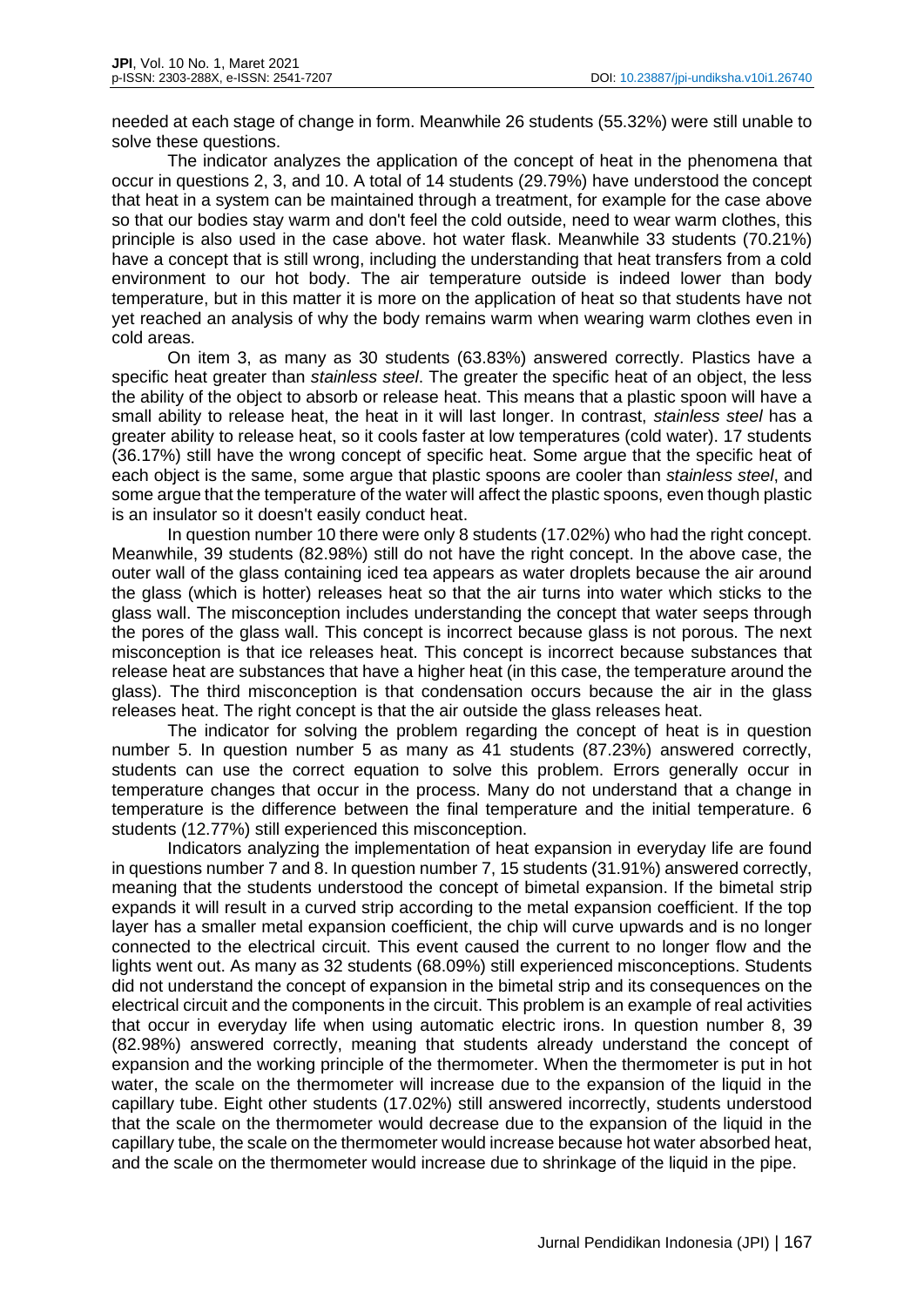The results of the analysis show that on the indicators of solving problems about the concept of heat, students already have mastery of the right concept, as evidenced by the achievement of 87.23%. For indicators to analyze the implementation of heat expansion in everyday life, the students' mastery of concepts was 57.44% and indicators of solving problems about change in form, the achievement of concept mastery was 55.32%.

## **Discussion**

The highest misconception occurred in the indicator analyzing the application of the concept of heat in the phenomenon that occurred at 63.12%. The questions presented in this indicator are more contextual and real in everyday life, but it is unfortunate that students still experience misconceptions. These findings are similar to research conducted by (Setyadi & Komalasari, 2012; Wahyudi & Maharta, 2013; Syahrul & Setyarsih, 2015; Ramadhan, Sunardi, & Kurniati, 2017; Nurhidayatullah & Prodjosantoso, 2018; Febrianti, Akhsan, Muslim, 2019) that misconceptions are still dominant, meanwhile students' conceptual mastery is still in the low category. The low concept mastery according to (Karim, 2011) is determined by the learning process that is applied. The lecture process that optimally facilitates students is assumed to result in complete mastery of concepts. Explanation of concepts using simple terms by the lecturer and easy to understand by students will affect the integrity of the concepts captured by students. Examples of real cases that are very close to the daily lives of students (contextual) will be able to help students understand the concepts being discussed. This is in line with the results of research conducted by (Jarmita, 2013; Efwinda & Sopandi, 2016; Arisanti, Sopandi, & Widodo, 2016; Astuti, 2017) which reveal that low concept mastery is caused by a lack of ability to grasp understanding such as presenting it in a form that is easy to understand and can not apply it in everyday life, causing misconceptions.

Students who experience misconceptions are different from students who do not understand the concept (Wulandari, Mulyani, & Utami., 2019). Students who experience misconceptions tend to be sure of their understanding even though it is actually not in accordance with the correct concept, while students who do not understand the concept really do not have knowledge related to the concept. The causes of misconceptions in general are from students / students, lecturers / teachers, textbooks, context, and teaching methods (Suparno, 2005). The causes of misconceptions originating from students / learners include preconceptions, abilities, stages of development, interests, ways of thinking, and friends. The causes of misconceptions originating from lecturers / teachers are in the form of lack of mastery of the material, inaccurate teaching methods, and poor attitudes and relationships with students / students. The causes of misconceptions from the textbook are due to incorrect explanations. Causes of misconceptions in context such as culture, religion, and language also influence misconceptions. While the causes of misconceptions in teaching methods that emphasize one-sided truth often lead to misunderstandings of students / learners.

Ways to overcome misconceptions, namely: finding or uncovering misconceptions made by students / students; trying to find the causes of these misconceptions; and looking for appropriate treatment to overcome them (Suparno, 2005). Finding out the causes of misconceptions is very important before finding out how to overcome them. Educators must be creative and willing to find solutions that suit the problems and situations. Several previous studies have looked for causes of misconceptions (Mentari, Suardana, & Subagia, 2014; Medina, 2015; Faizah, 2016; Sholihat, Samsudin, & Nugraha, 2017; Resbiantoro & Nugraha, 2017). According those several studies, the causative factors Other misconceptions such as educators provide incomplete concepts.

Misconceptions can only be accepted in certain cases and do not apply to other cases (Septiana, Zulfiani, & Noor, 2014; Laksana, 2016; Wahyuningsih, 2016; Islami et al, 2018). Likewise, the results of this study are only limited to the scope of the sample of this study. Misconceptions that occur in Elementary Teacher Education Study Program students of Sanata Dharma University on each indicator, especially indicators analyze the application of the concept of heat in phenomena that occur which are more than 50%, need to be further explored the causes of student misconceptions whether the cause comes from internal students, from lecturers when teaching material, from textbooks what is learned, from the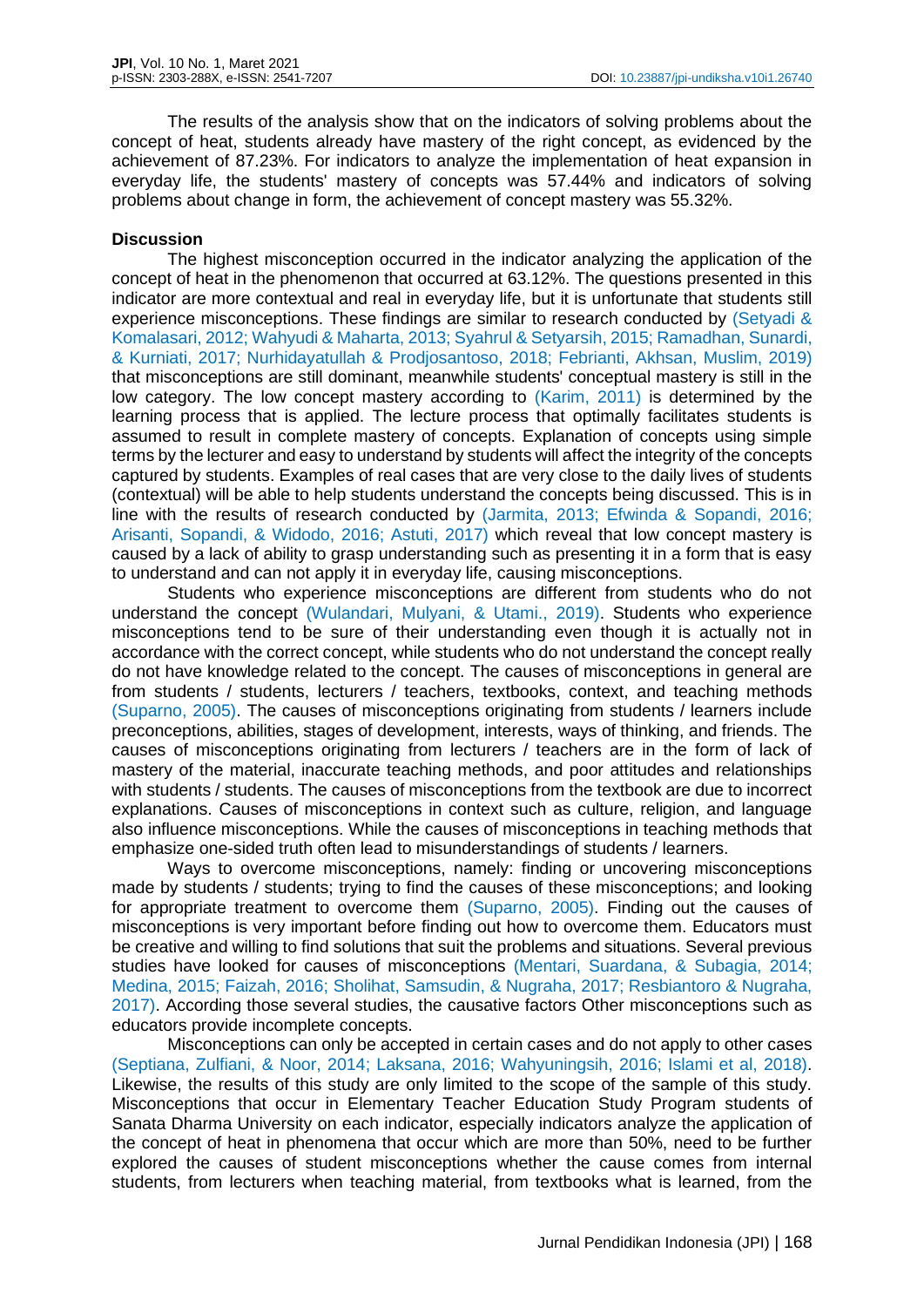surrounding context, or from the teaching method chosen by the lecturer which causes misconceptions. If misconceptions occur in students / learners, it tends to be difficult to change and will affect the next teaching and learning process (Laksana, 2016).

Based on the results of this study, it is necessary to follow up to find out the most appropriate causes and solutions to overcome the misconceptions that occur. Misconceptions that occur in students tend to be difficult to change and will affect the next teaching and learning process (Laksana, 2016). Justification of misconceptions needs to be done at all levels of education. Evaluation can be one way to determine student mastery of concepts and misconceptions.

# **4. Conclusions and Suggestions**

Based on the results of the analysis and discussion of the conclusions of this study, namely the mastery of the concepts and misconceptions of heat material in the Elementary Teacher Education Study Program students from the 10 questions tested which represented the five indicators, misconceptions were still experienced by students. This misconception occurs in indicators of analyzing the concept of change in form, solving problems about change in form, analyzing the application of the concept of heat in the phenomena that occur, solving problems about the concept of heat, and analyzing the implementation of heat expansion in everyday life.

# **References**

Arikunto, S. (2018). *Basics of educational evaluation.* PT Bumi Askara.

- Arisanti, W.O.L., Sopandi, W., & Widodo, A. (2016). Analysis of the mastery of concepts and creative thinking skills of elementary students through project based learning. *EduHumaniora Jurnal Pendidikan Dasar, 8*(1), 81-95. [https://doi.org/10.17509/eh.v8i1.5125.](https://doi.org/10.17509/eh.v8i1.5125)
- Astuti, L.S. (2017). Mastery of science concepts in terms of self-concept and student interest in learning. *Formatif: Jurnal Ilmiah Pendidikan MIPA, 7*(1), 40-48. [https://doi.org/10.30998/formatif.v7i1.1293.](https://doi.org/10.30998/formatif.v7i1.1293)
- Aulia, S., Diana, N., & Yuberti. (2018). Analysis of junior high school students' misconceptions on physics material. *Indonesian Journal of Science and Mathematics Education, 1*(2), 155-161. [https://doi.org/10.24042/ijsme.v1i2.3516.](https://doi.org/10.24042/ijsme.v1i2.3516)
- Basuki, I., & Hariyanto. (2014). *Learning assessment.* PT Remaja Rosdakarya.
- Candra, D. T. (2006). *Learn science quality standards.* Pelangi.
- Depdikbud. (1999). *The science concept was selected in elementary school, frequently encountered errors and suggestions for their solutions*. Departemen Pendidikan dan Kebudayaan.
- Efwinda, S., & Sopandi, W. (2016). Increasing students' mastery of concepts through problembased integrated science learning assisted by mind maps. *EduSains, 8*(1), 27–35. [https://doi.org/10.15408/es.v8i1.1580.](https://doi.org/10.15408/es.v8i1.1580)
- Faizah, K. (2016). Misconceptions in science learning. *Jurnal Darussalam: Jurnal Pendidikan, Komunikasi dan Pemikiran Hukum Islam, 8*(1), 115-128. [https://doi.org/10.30739/darussalam.v8i1.10.](https://doi.org/10.30739/darussalam.v8i1.10)
- Febrianti, J., Akhsan, H., & Muslim, M. (2019). Analysis of temperature and heat misconceptions in students of SMA Negeri 3 Tanjung Raja. *Jurnal Inovasi dan Pembelajaran Fisika, 6*(1), 90-102). [https://doi.org/10.36706/jipf.v6i1.7819.](https://doi.org/10.36706/jipf.v6i1.7819)
- Gumilar, S. (2016). Analysis of misconceptions of style concepts using a certainty of response index (CRI). *Gravity, 2*(1), 59-71. [http://dx.doi.org/10.30870/gravity.v2i1.924.](http://dx.doi.org/10.30870/gravity.v2i1.924)
- Islami, D., Munawaroh, F., & Hadi, W.P. (2018). Analysis of student misconceptions in science subjects static electricity material using a four tier test. *Science Educational National Conference,* 71-77*.* [https://journal.trunojoyo.ac.id/nser/article/view/4794.](https://journal.trunojoyo.ac.id/nser/article/view/4794)
- Jannah, A.N., Yuliati, L., & Parno. (2016). Mastery of concepts and students' ability to ask questions on Newton's law material through inquiry lesson learning with the LBQ strategy. *Jurnal Pendidikan, 1*(3), 209-420. [http://dx.doi.org/10.17977/jp.v1i3.6167.](http://dx.doi.org/10.17977/jp.v1i3.6167)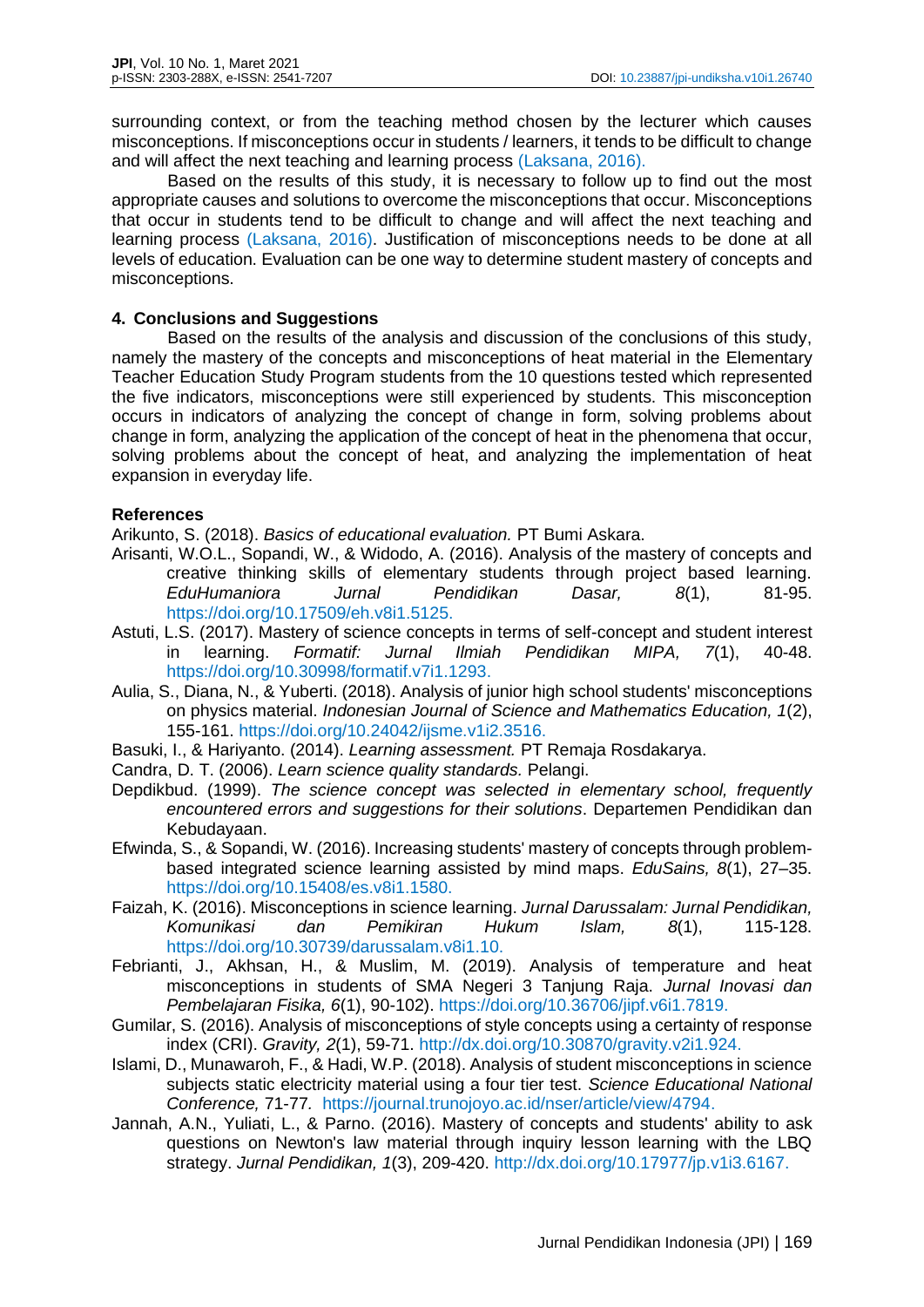- Jarmita, N. (2013). Analysis mastery of concepts and difficulties in mathematics material in an effort to increase the competence of PGMI students. *EduSains, 1*(2). [https://doi.org/10.23971/eds.v1i2.10.](https://doi.org/10.23971/eds.v1i2.10)
- Karim, A. (2011). The application of the guided discovery method in mathematics learning to improve the mastery of concepts and critical thinking skills of elementary school students. *Jurnal UPI edisi khusus,* (1). [http://jurnal.upi.edu/file/3-Asrul\\_Karim.pdf.](http://jurnal.upi.edu/file/3-Asrul_Karim.pdf)
- Kuczmann, I. (2017). The structure of knowledge and students' misconceptions in physics. *AIP Conference Proceedings 1916* (December)*.* [https://doi.org/10.1063/1.5017454.](https://doi.org/10.1063/1.5017454)
- Kuslan, L.I., & Stone, A.H. (1969). *Teaching children science: an inquiry approach.* Wadsworth Publising Company.
- Laksana, D.N.L. (2013). The profile of the understanding of the science concept of elementary school class teachers in Ngada Regency. *Jurnal Ilmiah Pendidikan, 1*(1), 27-38. [http://ejournal.citrabakti.ac.id/index.php/jipcb/article/view/37.](http://ejournal.citrabakti.ac.id/index.php/jipcb/article/view/37)
- Laksana, D.N.L. (2016). Misconceptions in elementary school science material. *Jurnal Pendidikan Indonesia, 5*(2), 166-175. [https://doi.org/10.23887/jpi-undiksha.v5i2.8588.](https://doi.org/10.23887/jpi-undiksha.v5i2.8588)
- Liu, G., & Fang, N. (2016). Student misconceptions about force and acceleration in physics and engineering mechanics education. *International Journal of Engineering Education, 32*(1), 19-29.
- Maesyarah, Jufri, A.W., & Kusmiyati. (2015). Analysis the mastery of biological concepts and misconceptions using modification techniques. *Jurnal Pijar MIPA, 10*(1), 1-6. [https://doi.org/10.29303/jpm.v10i1.8.](https://doi.org/10.29303/jpm.v10i1.8)
- Mardapi, D. (2017) *Measurement, assessment, and evaluation of education.* Parama Publishing.
- Martinez, J.E. (2017). *The search for method in STEAM education.* New York Institute of Tecnology.
- Medina, P. (2015). Analysis of class X students' misconceptions on electrolyte and nonelectrolyte solution material as well as oxidation and reduction reactions in chemistry learning at SMAN Kota Padang. *Jurnal Pendidikan dan Teknologi Informasi, 2*(1), 73- 84. [http://lppm.upiyptk.ac.id/pti/index.php/pti/article/view/55/0.](http://lppm.upiyptk.ac.id/pti/index.php/pti/article/view/55/0)
- Mentari, L., Suardana, I.N., & Subagia, I.W. Analysis of high school students' misconceptions on chemistry learning for buffer solution material. *Kimia Visvitali, 2*(1), 76-87. [http://dx.doi.org/10.23887/jjpk.v1i1.3975.](http://dx.doi.org/10.23887/jjpk.v1i1.3975)
- Muhsin. (2019). Application of the talking stick learning model to improve positive attitudes and learning achievement in science subject heat in students. *Jurnal Pendidikan Fisika, 7*(1), 32-48. [https://doi.org/10.26618/jpf.v7i1.1685.](https://doi.org/10.26618/jpf.v7i1.1685)
- Narbuko, C. & Abu, A. (2013). *Research methodology.* PT Bumi Askara.
- Nurhidayatullah, N., & Prodjosantoso, A.K. (2018). Misconception of buffer solution material. *Jurnal Inovasi Pendidikan IPA, 4*(1), 41-51. [https://doi.org/10.21831/jipi.v4i1.10029.](https://doi.org/10.21831/jipi.v4i1.10029)
- Nursyamsi, Sujiono, E.H., & Yani, A. (2018). Identification misconceptions of temperature and heat physics material using cri (certainty of response index) in class XI mia students of SMA Negeri 8 Bulukomba academic year 2015/2016. *Jurnal Sains dan Pendidikan Fisika, 14*(2), 44-54. [https://ojs.unm.ac.id/JSdPF/article/view/10811.](https://ojs.unm.ac.id/JSdPF/article/view/10811)
- Ramadhan, M., Sunardi, & Kurniati, W. (2017). Analysis of students' misconceptions in solving PISA standard math problems using a certainty of response index (CRI). *Jurnal Matematika dan Pendidikan Matematika, 8*(1), 145-153. [https://jurnal.unej.ac.id/index.php/kadikma/article/view/5276.](https://jurnal.unej.ac.id/index.php/kadikma/article/view/5276)
- Ramadhani, R., Hasanuddin, & Asiah, M.D. (2016). Identification of student misconceptions on the concept of the human reproductive system in class XI IPA SMA Unggul Ali Hasjmy Aceh Besar District. *Jurnal Ilmiah Mahasiswa Pendidikan Biologi, 1*. [http://jim.unsyiah.ac.id/pendidikan-biologi/article/view/373.](http://jim.unsyiah.ac.id/pendidikan-biologi/article/view/373)
- Resbiantoro, G., & Nugraha, A.W. (2017). Student misconceptions on the basic concepts of style and motion for elementary schools. *Jurnal Pendidikan Sains, 5*(2), 80-87. [https://doi.org/10.26714/jps.5.2.2017.80-87.](https://doi.org/10.26714/jps.5.2.2017.80-87)
- Samatowa, U. (2006). *How to teach science in elementary school.* Depdiknas.
- Sani, R.A. (2016). *Authentic assessment.* PT Bumi Askara.